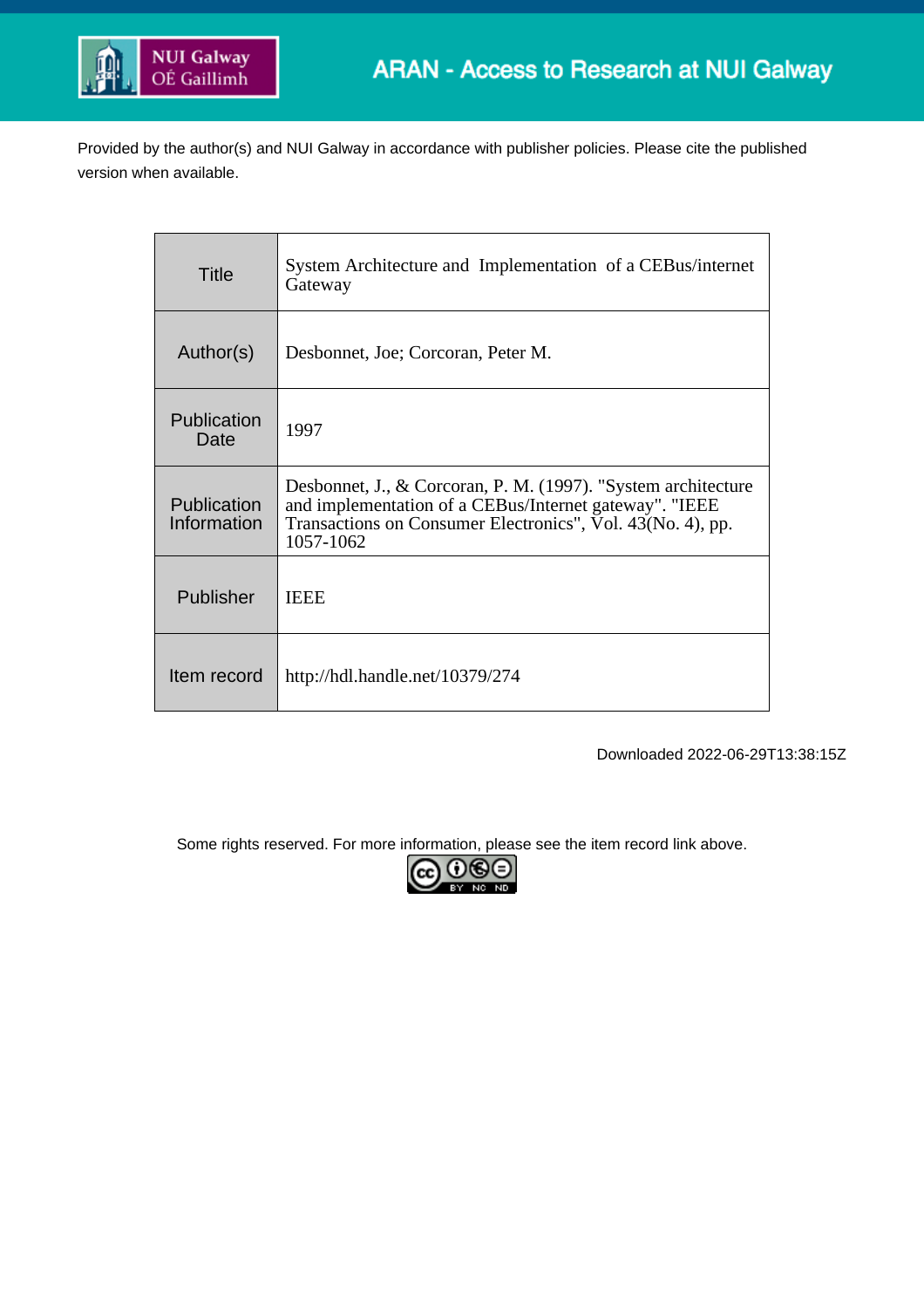# **SYSTEM ARCHITECTURE AND IMPLEMENTATION OF A CEBus/lNTERNET GATEWAY**

Joe Desbonnet and Peter M. Corcoran Dept. of Electronic Engineering, University College, Galway, Ireland

**Abstract** - **Class structures and an object-oriented software framework to facilitate Internet access to CEBus networks are**  described. The Internet/CEBus Gateway consists of a server **application and dynamic data structures which provide a real-time representation of a CEBus network CEBus network traffic is continually monitored and interpreted and these data structures updated accordingly.** 

**In addition the creation of "virtual" CEBus devices is supported. These "virtual" devices can interact with the real CEBus network This allows the creation of "new" device personalities whose behaviour can then be characterised through interaction with a real CEBus network** 

### **1. Introduction**

The Consumer Electronic Bus (CEBus®) is a multi-media LAN standard developed for home automation applications [l]. In earlier work we discussed some of the issues involved in providing access to a CEBus network from a conventional Web browser and Java@ virtual machine JVM **[2].** 

In this paper we look at the next step in linking a local control/automation network to the Internet, or an equivalent WAN. As we shall discuss shortly, we feel it is not very practical to attempt a direct mapping of network addresses and protocols between these two distinct networks. The functionality and operation of a local control network are somewhat different from those of a wider bandwidth WAN network. Thus we shall focus on the concept of an intelligent gateway whosc function is to manage, broker and integrate network traffic between these two distinct categories of networks.

The functions of a home gateway can be sumarised as follows:

- acts as *broker* for WAN (outside world) access to local network (home).
- provides local (home) access to WAN *services* & *resources.*
- *implements security & encryption services.*
- *<sup>0</sup>*provides *secure remote access* across the WAN (outside world) to local network (home).

One service which we see as very significant in the context of home automation networks is the ability to access and download user-interface (UI) modules for home network applicances. This issue of providing a suitable user-interface to home automation networks is covered in a companion paper [3].

Note, that although we have taken the CEBus networking standard as the basis for the implementation of our gateway technology, it is not confined to operating with CEBus networks. In fact any home automation network which offers supports for the Common Applications Language (CAL) can be supported by our gateway technology.

#### **2. Design Goals for a Home Gateway.**

A central theme in our implementation of an Internet/CEBus gateway is that the system architecture should be lightweight and platform independent. This is particulary important in home automation applications where "cost is king". Thus although the penetration of desktop PC technology into the home market is increasing on a daily basis we still expect that most homes will not rely on a home PC as the home gateway. Instead we expect that a set-top-box style solution with a low-cost embedded CPU will satisfy this need for most endusers.

Furthermore we see two distinctly different approaches emerging in the field of home automation: one approach is to incorporate TCP/IP networking functionality into even the simplest of consumer appliances. There are several drawbacks to this approach. The current version of the Internet Protocol (IP) allocates 32 bits for addressing. As CEBus also requires 32 bits there is not enough room to map every CEBus address to a unique IP address. Also many embedded processors used in comsumer devices are not powerful enough to implement the IP protocol.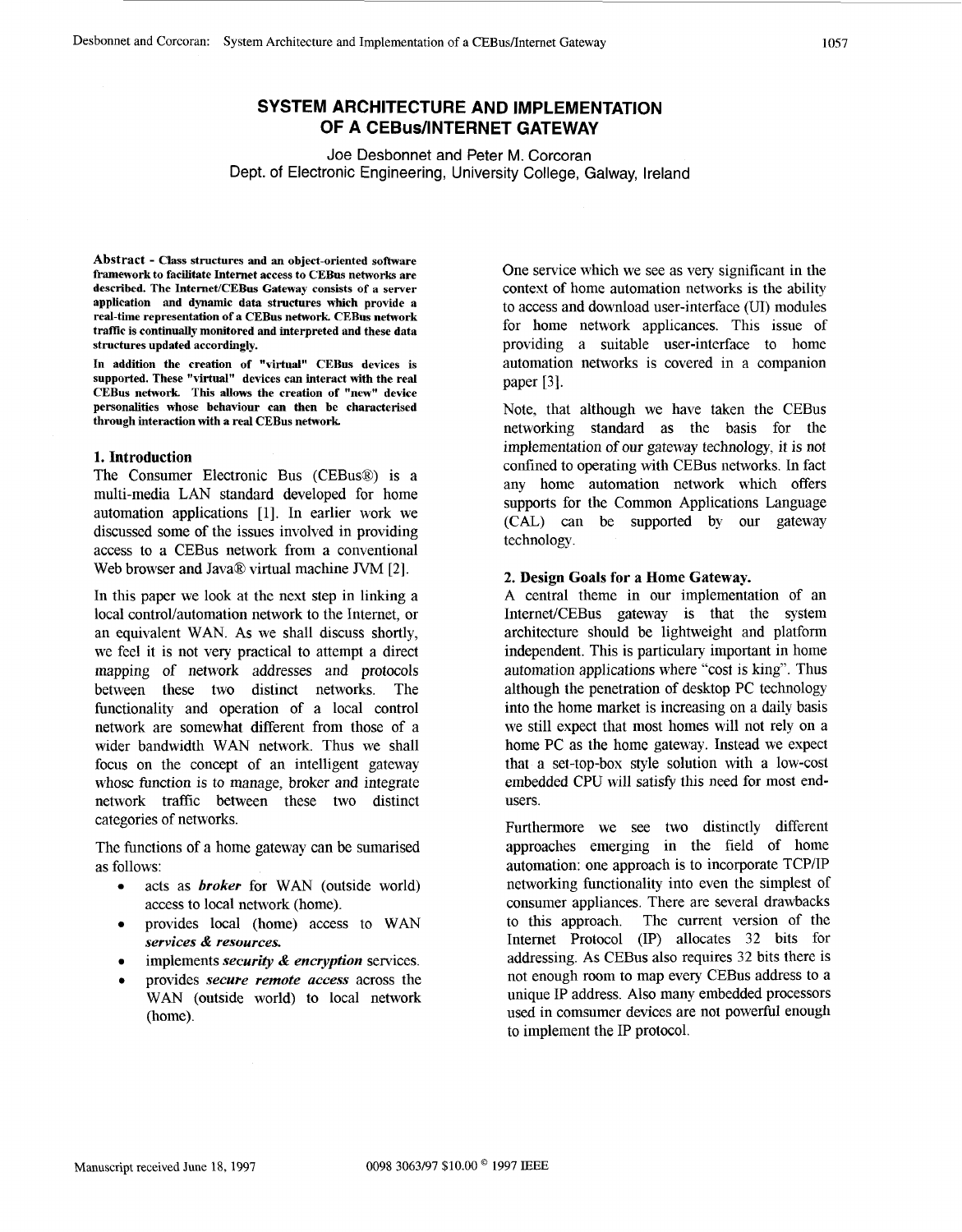



The second approach, which we feel is more realistic, is to integrate existing established technologies, such as CEBus/CAL with the TCP/IP infrastructure. With this approach only one device - the gateway server - need be smart enough to implement the IP protocol, and only one IP number need be assigned per home. Current industry initiatives, such as the proposed *Home Plug and Play (HPnP)* standard [5], would appear to support our thinking in this matter.

## **2.1 Scalability of the Gateway Architecture**

The prototype gateway has been developed on a standard desktop PC platform. However to support scalability it has been almost entirely implemented in the Java $\circledR$  language. This should greatly simplify the porting of the gateway to low-end embedded applications such as Set-Top-Boxes and Web-TV appliances.

#### **2.2 Cross-Platform Portability**

Again, as the core software components of the system are implemented in Java it should be readily portable across a broad range. of desktop and embedded platforms. Some low-level interface drivers may need to be written, but as the system is built around TCPIIP network socket concepts and CEBusB devices compliant with the common application language (CAL,) the necessary low-level software hooks should be quite generic.

#### **2.3 Independent User Interface Modules**

A further strategy to keep the gateway lightweight and scalable is the approach to user-interface issues. These are covered in more detail in a companion paper [3], but essentially the gateway interface only supports a simple device browsing service. Independent user-interface elements for each network device are loaded from external

network URLs - typically in the form of home interactive programlets, or HiPlets, as described in [31.

Thus the gateway can support a practically unlimited variety of user-interface components.

#### **2.4 Internet and CEBus Standards**

As was mentioned above our prototype gateway implementation is based on TCP/IP and CEBus standards. This ensures that it has a broad applicability in both industrial and home network applications. Note, however, that the gateway functionality is not confined to operating with CEBus home networks and can, in principle, support any home automation network which supports CAL product models and CAL messaging.

#### **3. Software Architecture**

A central theme in our implementation of an Internet/CEBus gateway is that the system software architecture should be lightweight and platform independent. To achieve these goal most of the key system components have been implemented in Java.



*Fig 2: Overview of the Soflare and Hara'ware Components which make up the Gateway.* 

The primary components of our system are:

- The Internet/CEBus Gateway Server
- *<sup>0</sup>*CEBus/CAL Class Library
- **Virtual Devices**
- Interface hardware

#### **3.1 Internet/CEBus Gateway Server**

The Gateway Server is a Java application that acts as an intermediatry between applications and the home automation network. The server communicates to the home automation network via a propritery interface device, somewhat akin to a conventional telephone modem. However this hardware is somewhat more flexible than a simple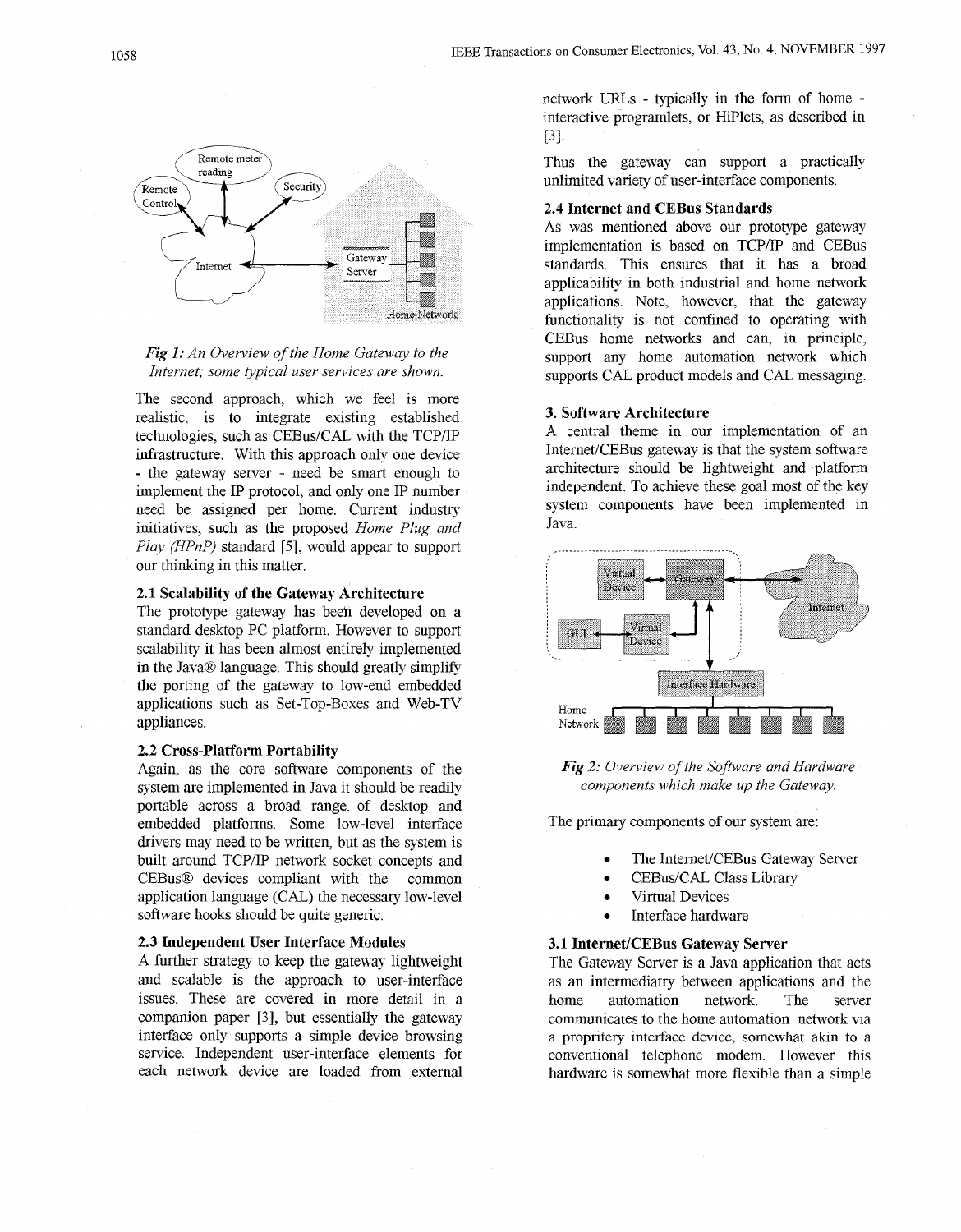modem and can allow *virtual devices* to interact with the home automation network as if they were *real devices* and had direct hardware access to the network. This flexibility has some interesting implications with respect to developing new devices and/or CAL product models.

Services which are currently provided by the Gateway server to connecting applications include:

- full/filtered packet dump
- tx packet/tk ack packet
- list network devices
- list/seek device state info
- list/seek house state info
- list/seek context state info
- select TCP/UDP broadcast
- *<sup>0</sup>*network statistics
- MAC binding services

Note that much of the work on the gateway software is still in the development stages and that this list of services is changing quite frequently. However the above list reflects some of the more useful and important gateway services.

Applications request services from gateway by establishing a TCP (Transfer Control Protocol) socket and then exchanging a protocol similar to HTTP (Hyper Text Transfer Protocol or World Wide Web protocol) [RFC 1945, RFC **20681.** Using Secure Sockets Layer (SSL) full security can be achieved, which is vital for any remote control or remote metering applications. SSL will ensure that all transactions are encrypted. It also provides a means to authenticate the indentity of both parties by using public key cryptography certificates.

**A** lighter communication protocol using UDP (User Datagram Packets) has also been implemented. The UDP packets to not incurr the overhead of creating a TCP socket and thus is more suited to heavy load situations (eg routing packets). However UDP does not provide guaranteed delivery.



*Fig 3: Structure of the Gateway S/W Components.* 

**As** Java currently does not have **a** Serial I/O API communications with the CEBus modem is achieved using a simple server program written in C which channels serial 1/0 to a TCP socket. Java native methods could also be utilized to overcome this limitiation.

## **3.2 Virtual Devices and Networks**

In the initial work to implement a prototype gateway one problem we encountered was a shortage of available CEBus compliant devices. Most available devices which employ the CEBus data transport are partly proprietary and as such are not fully compatible with the EIA standard.

To over come this problem and assist in testing and debugging our prototype gateway we set up a second desktop PC with a virtual network of CEBus devices. Network traffic from this simulated network of devices was broadcast over the powerline network, appearing to the gateway system as if a real powerline CEBus actually existed.

Virtual devices also provide a convenient mechanism to implement a GUI to a home device or sub system. For example a virtual device bound to a GUI interface running on a set-top box could act as the controller to the home security system replacing the normal keypad controller fixed to the wall.

#### **3.3 Virtual CEBus Network: Class Libraries**

**A** Java class library provides all the necessary tools to construct CEBus devices and network and implement CAL. The network can be run as a standalone simulation on a computer or bridged to other virtual or real networks.

Some of the main classes include: CEBusNetwork, CEBusDevice, CALContext, CALObject, CALIV. These are listed in Table I below with an explanation of the primary function of each class and their interrelationships as container objects.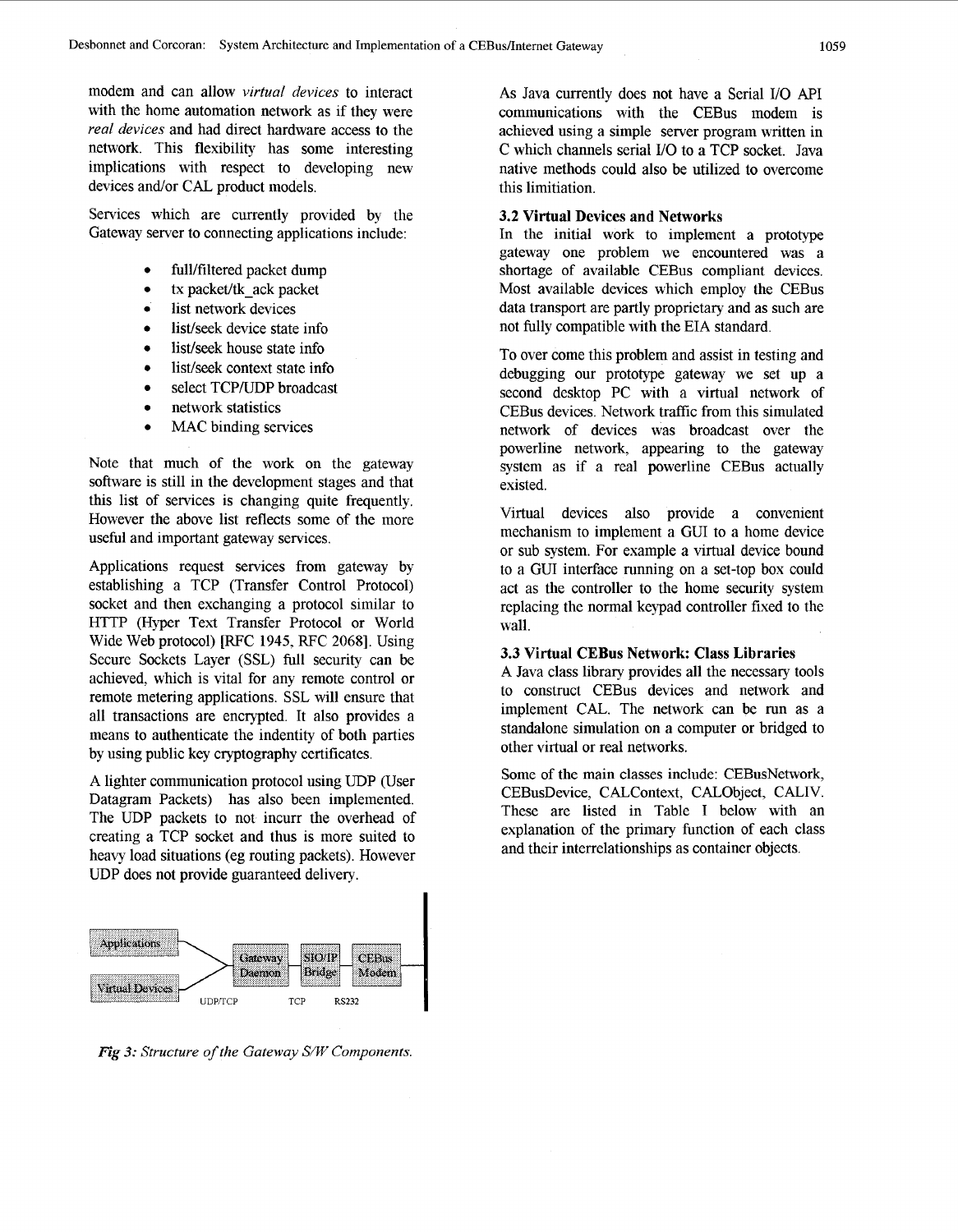

*Fig 4: Relationships between the Main System Classes; Network, Device and Context Structures.* 

| Class ID            | <b>Container</b><br>for: | <b>Other</b><br><b>Functions:</b>                                                                                                                                            |
|---------------------|--------------------------|------------------------------------------------------------------------------------------------------------------------------------------------------------------------------|
| <b>CEBusNetwork</b> | CEBusDevice              | Handles routing of packets<br>between real and virtual<br>networks.                                                                                                          |
| <b>CEBusDevice</b>  | <b>CALContext</b>        | Contains a list of CAL<br>and methods to<br>contexts<br>handle a CAL packet.                                                                                                 |
| CALContext          | CALObject                |                                                                                                                                                                              |
| CALObject           | <b>CALIV</b>             | Most of the CAL parsing code<br>resides here.                                                                                                                                |
|                     |                          | GUI components can also<br>resister as an Observer of this<br>object - thus when an IV<br>changes they can be signaled<br>to update.                                         |
| CALIV               | n/a                      | Data structure representing the<br>name, label and value and<br>other attributes of the Instance<br>Variable. Also methods to<br>manipulate CAL values (eg<br>add, subtract) |

*Table I: Main Gateway Classes* 

| Class                | <b>Description</b>                                                                                                                                         |  |
|----------------------|------------------------------------------------------------------------------------------------------------------------------------------------------------|--|
| <b>CEBusAddress</b>  | A data structure representing a CEBus<br>Address (16 bit house code, 16 bit unit code)<br>and methods to manipulate these addresses.                       |  |
| CEBusPacket          | A data structure representing a CEBus packet                                                                                                               |  |
| Network Browser      | The NetworkBrowser is a GUI element that<br>allows a network to be graphically browsed.                                                                    |  |
| <b>DeviceBrowser</b> | The Device browser is a GUI element that<br>allows detailed inspection of a device. The<br>Device Browser is normally invoked from the<br>Network Browser. |  |

. *Table 11: Supplemental Utility Classes* 

## **3.4 Bridge/Router**

The bridge/router is another Java application allowing the interconnection of two or more real or virtual CEBus networks, *eg.* linking buildings in university campus via its TCP/IP infastructure.



**Fig 5:** *CEBus networks internetworked using TCP/IP WAN and bridge/router application* 

The bridge router application uses the lighter UDP based gateway protocol to ensure fast response times to CAI, query packets. In Fig *5* two CEBus networks labeled 'Network 1' and 'Network *2'* are connected to a TCP/IP WAN via the Gateway server. The current implementation of the Bridge/Router adopts a simplistic approach whereby a full packet dump is requested from both networks. **A** list of devices on each network is constructed and packets are forwarded accordingly.

## **3.5 Code Samples**

The following Java code fragment illustrates the creation of a virtnal CEBus network of two devices: a lamp and a dimmer switch. The reporting state of the switch is set so that whenever its 'current-value' changes a packet setting the lamp to the appropriate illumination value will be generated. Note: some declaration and initialization code has been omitted to improve clarity.

First a virtual CEBus network is created:

*I1* Create CEBus Network CEBusNetwork mynet = new CEBusNetwork();

The next block of code creates a light dimmer switch with house code 1, unit code 1.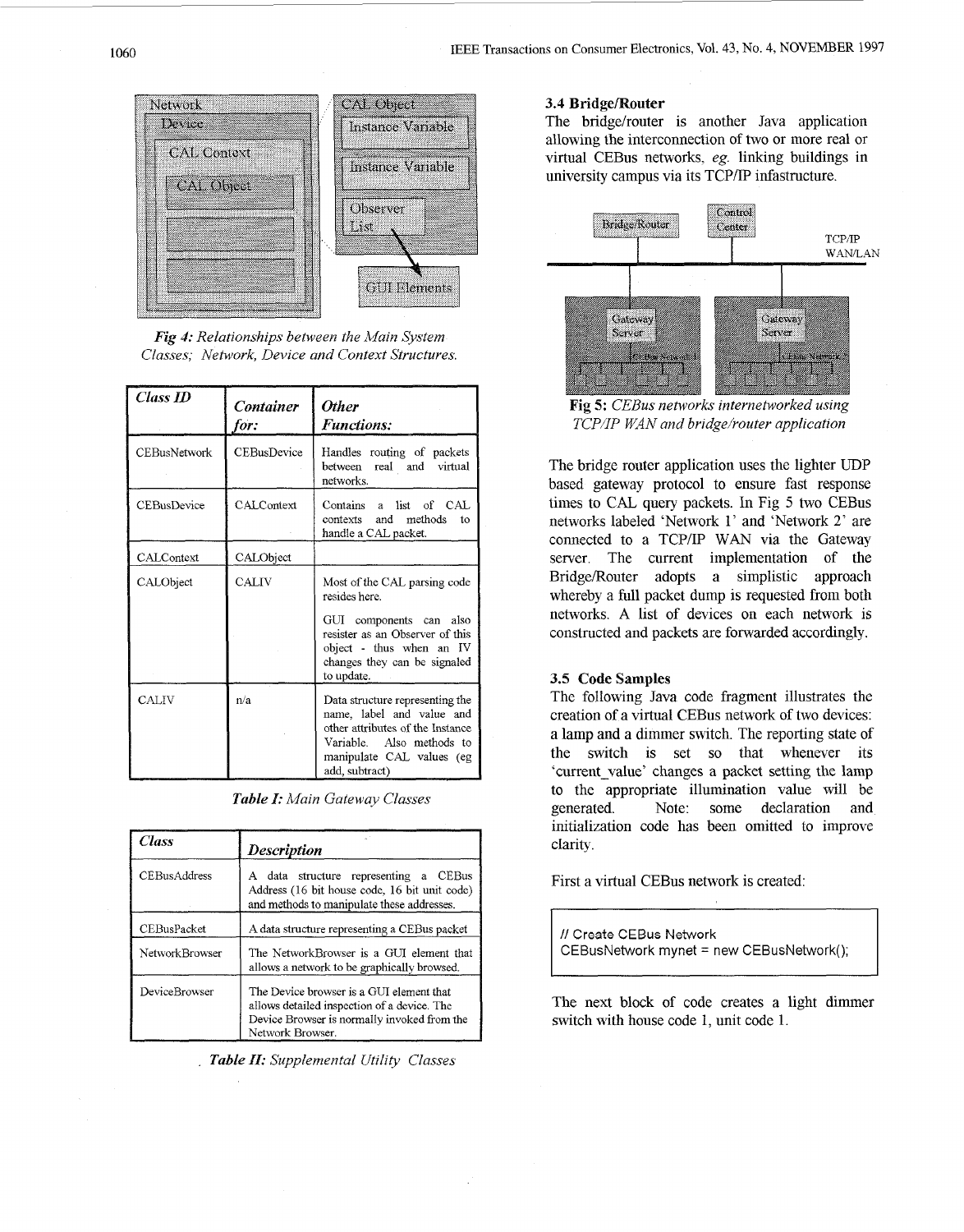*I/* Create light dimmer switch (house 1, unit 1)  $^{\prime\prime}$ 

CEBusDevice myswitch

= new CEBusDevice(1,1);

It is identified as device model "SWOOl" from a fictitious "Acme Inc." vendor.

*I/* Create Universal Context & Node Control switch-univctx = new UniversalContext(); switch-nodectl = new NodeControl() switch-nodectl.setlV("manuf-name","Acme Inc."); switch\_nodectl.setlV("manuf\_model","SW001"); switch\_univctx.addObject( switch\_nodectl); myswitch.addContext( switch-univctx);

A lighting context is created with an Analogsensor object as object #3 according to the CEBus specification.

*/I* Create Lighting Context & Sensor object switch-lightctx = new LightingContext(); sensor = new AnalogSensor(); switch-lightctx.addObject(sensor, 3); myswitch.addContext(switch-lightctx);

A lamp is now created with unit code **2.** 

*I/* Create lamp (house 1, unit 2) *I/*  Device mylamp = new Lamp $(1,2)$ ;

*I/* Create Universal Context & Node Control lamp-univctx = new UniversalContext();  $lamp$ -nodectl = new NodeControl() lamp\_nodectl.setIV("manuf\_name","Acme Inc."); lamp\_nodectl.setlV("manuf\_model","LAMP01"); lamp-univctx.addObject(lamp-nodectl); mylamp.addContext(lamp\_univctx); *I/ /I* Create Lighting Context & Control object lamp\_lightctx = new LightingContext(); lightlevel = new AnalogControl(); lamp-lightctx.addObject(lightlevel,2); mylamp.addContext(light\_lightctx);

Next the dimmer switch is configured to send report **packets** to the lamp. The CAL header **is**  constructed in byte array "calhead'. The report packet **is** formed by appending the report value to the supplied CAT, header. In this case the header instructs the lamp to set its current value (labeled *.'CY)* to the dimmer switch current value.

*/I* Set reporting on switch byte [] calhead = new byte *[5];*  calhead[0]=CAL.CONTEXT\_LIGHTING; calhead<sup>[1]=2;</sup> // Send to object #2 calhead[2]=CAL.METHOD\_SETVALUE; calhead[3]='C'; calhead[4]=CAL.TOKEN\_DELIMITER; sensor.setlV("report\_address", mylamp. getAddress( )); sensor.setlV("report-header", calhead);

Finally register these devices with the network and launch the network browser.

I */I* Register devices with network mynet.addDevice( myswitch); mynet.addDevice( mylamp);

*/I* Launch network browser Frame f = new NetworkBrowser(mynet); **f.** s how();

When executed the device browser window (Fig **6)**  appears on the desk top. A list of all registered devices appears along the top. Clicking on the 'Browse' button for a given device launches it's 'Device Browser' (Fig **7).** 

The device browser provides a graphical representation of all objects in the device grouped by context.



*Fig 6: Network Browser Applet*